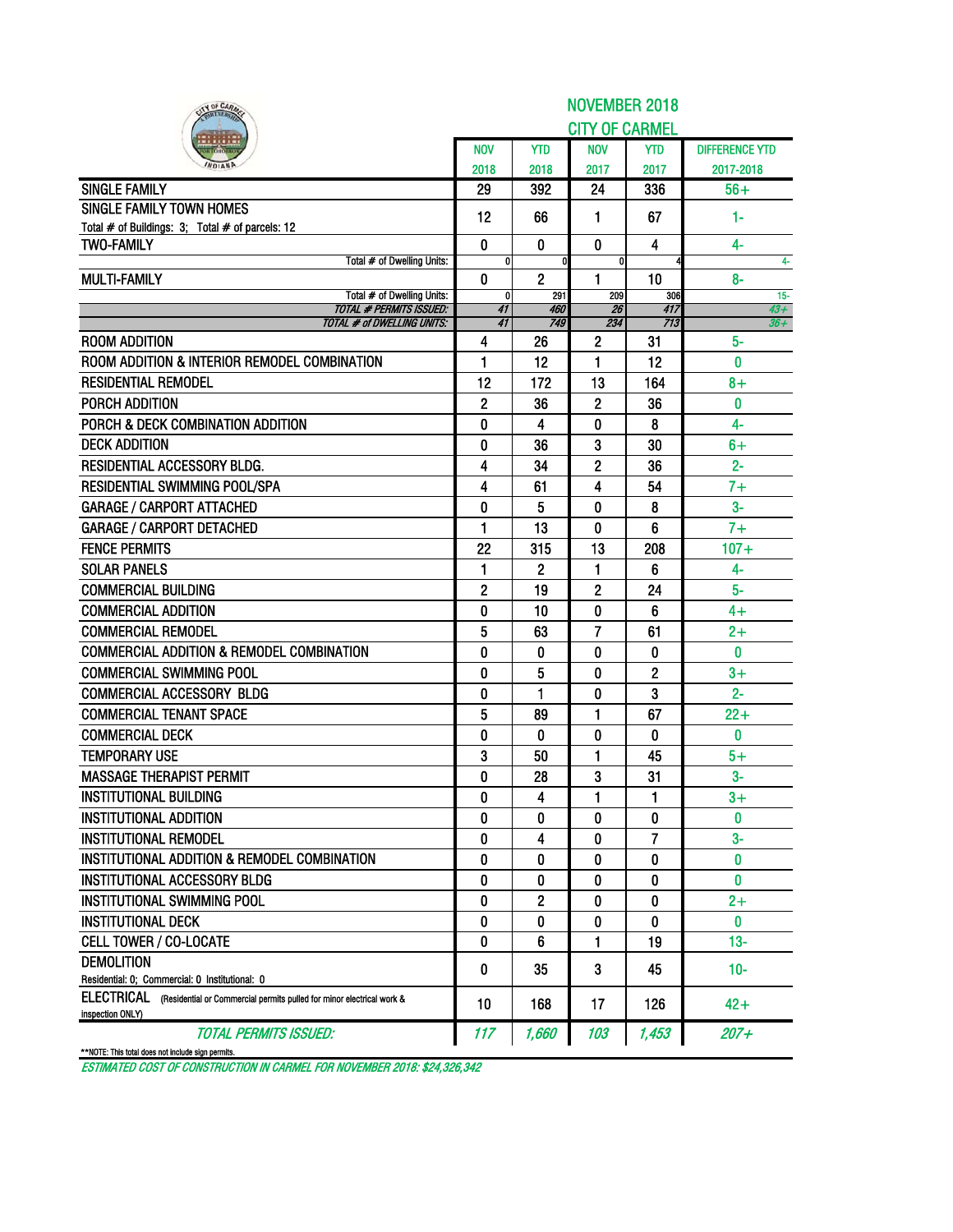# D.O.C.S. BUILDING PERMIT ACTIVITY NOVEMBER 2018

| COMMERCIAL, INSTITUTIONAL, & MULTI-FAMILY - NEW STRUCTURES, ACCESSORY BUILDINGS, ADDITIONS,<br>TENANT FINISHES, REMODELS, POOLS, DECKS (Institutional includes churches, schools & public libraries)                                                                                                                                                                                                                                                                                                                                                                                                  |
|-------------------------------------------------------------------------------------------------------------------------------------------------------------------------------------------------------------------------------------------------------------------------------------------------------------------------------------------------------------------------------------------------------------------------------------------------------------------------------------------------------------------------------------------------------------------------------------------------------|
| <b>Type of Construction</b><br><b>Total Permits Issued</b><br><b>PERMITS ISSUED</b>                                                                                                                                                                                                                                                                                                                                                                                                                                                                                                                   |
|                                                                                                                                                                                                                                                                                                                                                                                                                                                                                                                                                                                                       |
| <b>COMMERCIAL NEW STRUCTURE:</b><br>• West Clay Uptown Building A, 12995 Pettigru St.<br>• West Clay Uptown Building B, 2510 Harleston St.                                                                                                                                                                                                                                                                                                                                                                                                                                                            |
| <b>COMMERCIAL TENANT FINISH / REMODEL:</b><br>.10<br>• Tropical Smoothie Café, 365 W. 116 <sup>th</sup> St. #120<br>• Wolfie's Grill, 1158 Keystone Way<br>• Curative Sound, 11611 N. Meridian St. #425<br>• Café Buondi, 11529 Springmill Rd. #250<br>• IU Health North Urogynecology, 11725 N. Illinois St. Suite K-140<br>• Carmel Selective, $900 E. 96th St. #400$<br>• Kimley-Horn, 250 E. 96 <sup>th</sup> St. #530<br>• David Zook State Farm, 2472 E. 116 <sup>th</sup> St.<br>$\bullet$ IU Health Rehab Services, 2476 E. 116th St.<br>• Landmark Recovery of Carmel, 13590 N. Meridian St. |
| <b>COMMERCIAL CERTIFICATES OF OCCUPANCY ISSUED</b>                                                                                                                                                                                                                                                                                                                                                                                                                                                                                                                                                    |
| <b>COMMERCIAL NEW STRUCTURE:</b><br>• Roberts Building, 12805 E. New Market St.<br>• Sun King Spirits Distillery, 351 Monon Blvd.                                                                                                                                                                                                                                                                                                                                                                                                                                                                     |
| <b>COMMERCIAL TENANT FINISH / REMODEL:</b><br>• National Car Rental, $1748E$ . $116th St$ .<br>• Make Up Store, 858 S. Rangeline Rd.<br>• Paganelli Law Firm, 10401 N. Meridian St. #450<br>• Dr. Adams, 3021 E. 98 <sup>th</sup> St. #220<br>• Market Street Wealth, 3105 E. $98^{\prime\prime\prime}$ St. #190<br>• F.E. Moran Security Solutions, 887 W. Carmel Dr.<br>• Midwest ISO, 701 City Center Dr.<br>• Office Evolutions, 550 Congressional Blvd. $#115 & #120$<br>• Meridian Surgical, 13450 N. Meridian St.                                                                              |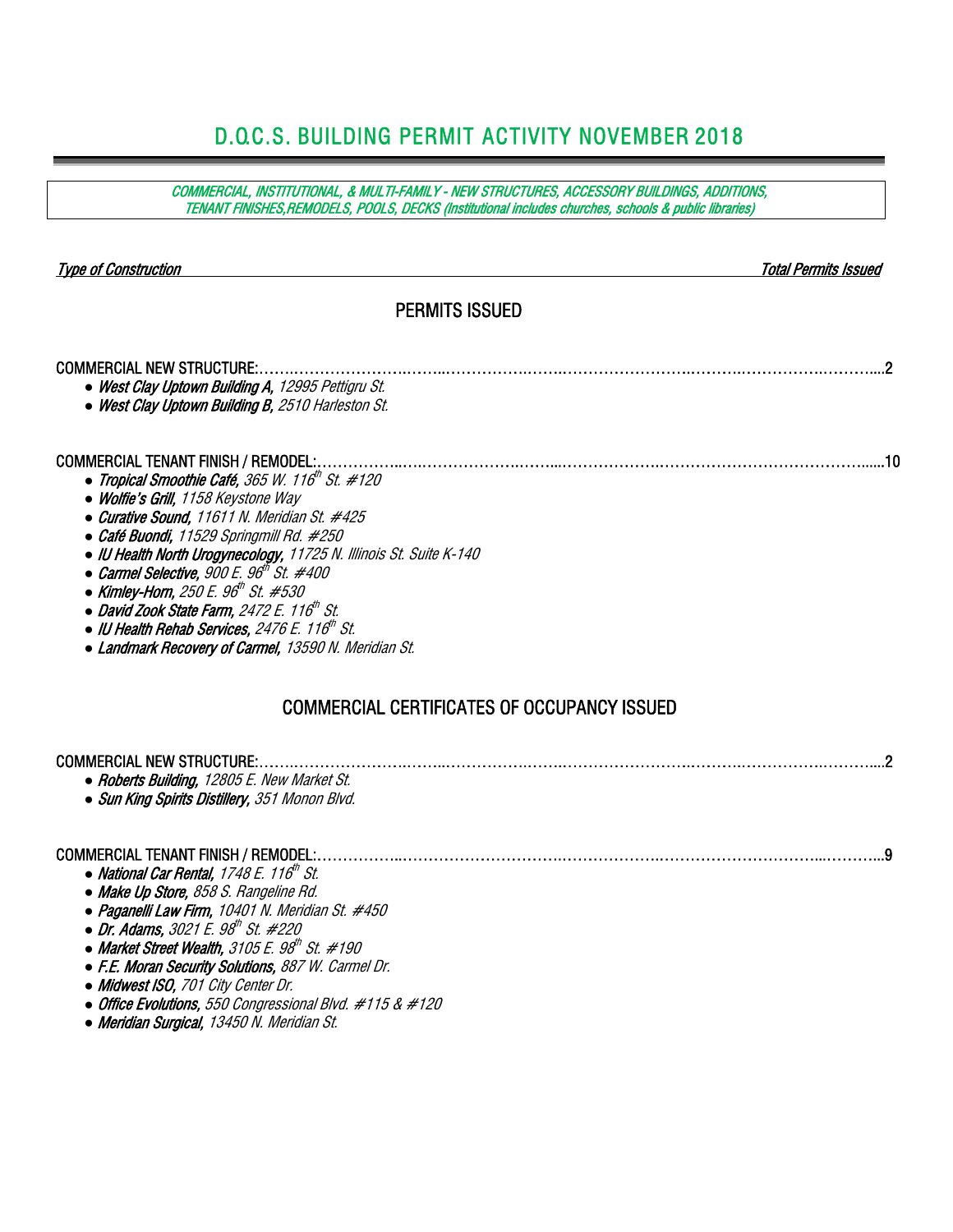|                                        | <b>NOV 2018</b> | <b>NOV 2017</b> |
|----------------------------------------|-----------------|-----------------|
| TOTAL BUILDING PERMITS ISSUED:         | 117             | 103             |
| TOTAL FENCE PERMITS ISSUED:            | 22              | 13              |
| <b>TOTAL SIGN PERMITS:</b>             | 28              | 20              |
| <b>BUILDING INSPECTIONS PERFORMED:</b> | 592             | 562             |
| <b>BUILDING PLAN REVIEWS:</b>          | 71              | 72              |
| PUBLIC REQUEST FOR INFORMATION (RFI):  | 25              | 53              |

## D.O.C.S. BUILDING & SIGN ACTIVITY NOVEMBER 2018

# D.O.C.S. NEWS AND NOTES NOVEMBER 2018

*●* Bill Hohlt attended a DNR flood workshop November 7 in Charlestown, IN.

*●* Adam Schriner received his certification for Property Maintenance Code through the International Code Council on November 9.

*●* Nick Mishler and David Rutti attended a DNR Flood Workshop November 13 in Logansport, IN.

*●* Alexia Lopez attended the International GreenBuild Conference November 14-16 in Chicago, IL.

*●* Adam Schriner attended a DNR flood workshop November 29 in Brazil, IN.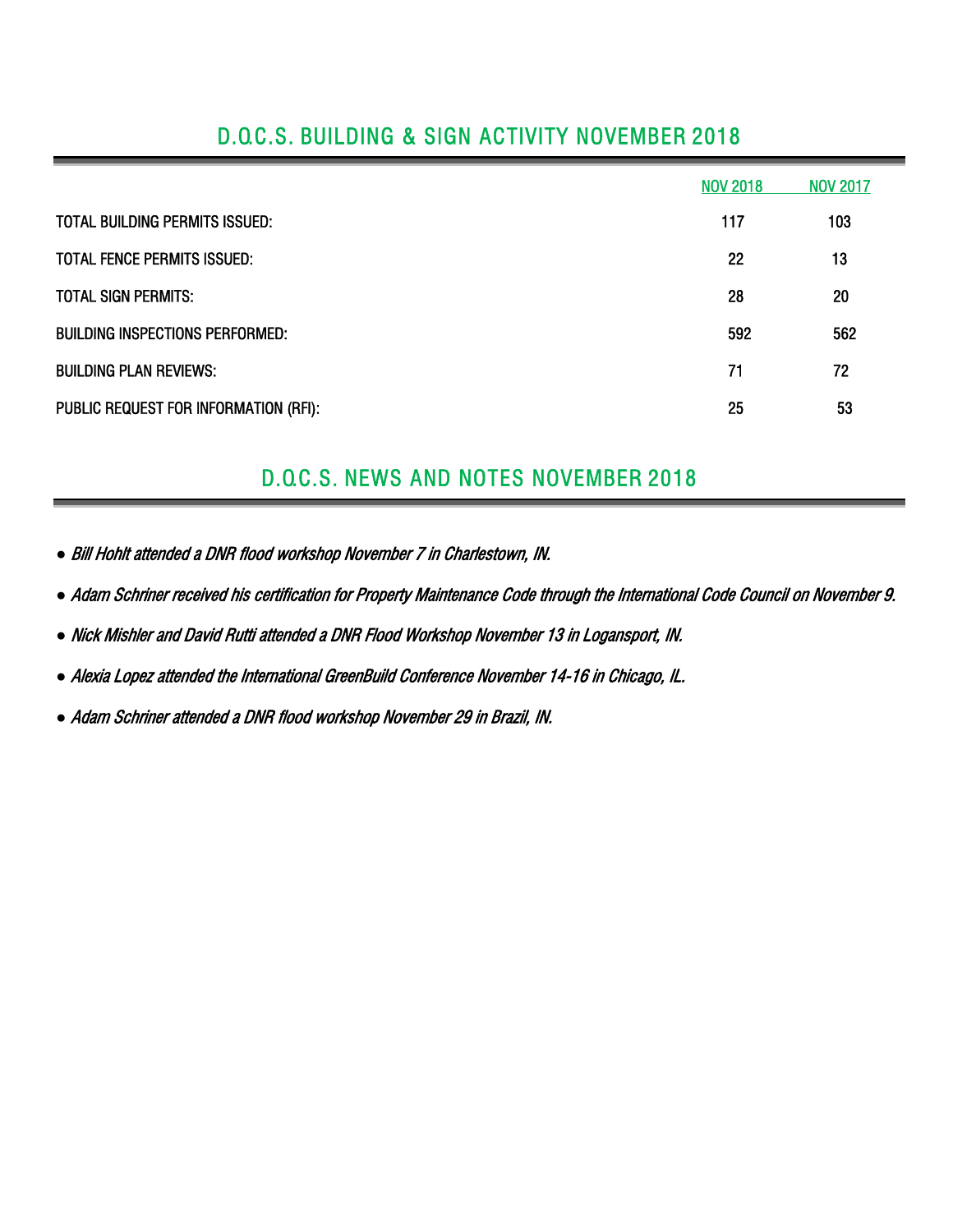# D.O.C.S. CODE ENFORCEMENT ACTIVITY NOVEMBER 2018

#### CODE ENFORCEMENT TASK REPORT SUMMARY FOR NOVEMBER 2018

| <b>COMPLAINTS RECEIVED</b><br>EMAIL<br>"MY CARMEL" APP<br><b>PHONE</b><br>REFERRAL<br><b>STAFF</b><br>WALK-IN | TOTAL:<br>3<br>19<br>6<br>10 | <b>INSPECTION STATISTICS</b><br>NEW CASES<br>INITIAL INSPECTIONS<br>ABATEMENT<br>INITIAL VIOLATION NOTICE<br><b>RE-INSPECTIONS</b><br>CLOSED CASES | TOTAL:<br>40<br>24<br>14<br>101<br>46 |                                 |  |
|---------------------------------------------------------------------------------------------------------------|------------------------------|----------------------------------------------------------------------------------------------------------------------------------------------------|---------------------------------------|---------------------------------|--|
| <b>INSPECTIONS BY AREA</b><br>NEW CASES<br>INITIAL INSPECTIONS<br><b>RE-INSPECTIONS</b><br>CLOSED CASES       | <b>WEST</b><br>3<br>19<br>10 | <b>CENTRAL</b><br>21<br>11<br>29<br>18                                                                                                             | <b>EAST</b><br>12<br>10<br>53<br>18   | TOTAL:<br>40<br>24<br>101<br>46 |  |

CODE ENFORCEMENT MONTHLY REPORT FOR NOVEMBER 2018

| <b>TYPE OF COMPLAINT/VIOLATION</b> | <b>NEW CASES</b> | <b>TYPE OF COMPLAINT/VIOLATION</b> | <b>NEW CASES</b> |
|------------------------------------|------------------|------------------------------------|------------------|
| BUILDING CODE VIOLATIONS           | 3                | PROPERTY MAINTENANCE               | 6                |
| COMMERCIAL VEHICLE                 |                  | RECREATIONAL VEHICLE               |                  |
| <b>DUMPSTER</b>                    | 0                | RIGHT-OF-WAY OBSTRUCTION           |                  |
| <b>FARM ANIMALS</b>                |                  | <b>SIDEWALK</b>                    |                  |
| <b>FENCE VIOLATION</b>             | 0                | <b>SIGNS</b>                       | 92               |
| <b>GRASS OR WEEDS</b>              | 2                | TRASH/DEBRIS                       |                  |
| <b>HOME OCCUPATION</b>             | 2                | UNSAFE BUILDING                    | 0                |
| NOISE REGULATIONS                  | 0                | <b>JUNK VEHICLE</b>                | 3                |
| OPEN AND ABANDONED                 |                  | ZONING USE VIOLATIONS              | 0                |
| OUTDOOR STORAGE                    | 3                | <b>OTHER</b>                       | 0                |
| PARKING IN LAWN/GREENBELT          | റ                | <b>TOTAL</b>                       | 127              |

FORECLOSURE MONITORING SUMMARY FOR NOVEMBER 2018

COMPLAINTS RECEIVED TOTAL:

|                               | ,,,,,,,,,,,,,,,,,,,,,,,, | .              |             |        |  |  |  |  |  |  |
|-------------------------------|--------------------------|----------------|-------------|--------|--|--|--|--|--|--|
|                               | <b>NEW CASES</b>         |                |             |        |  |  |  |  |  |  |
|                               | INITIAL INSPECTIONS      |                |             |        |  |  |  |  |  |  |
|                               | ABATEMENT                |                |             |        |  |  |  |  |  |  |
|                               | INITIAL VIOLATION NOTICE |                |             |        |  |  |  |  |  |  |
|                               | RE-INSPECTIONS           |                | 36          |        |  |  |  |  |  |  |
|                               | CLOSED CASES             |                | $\Omega$    |        |  |  |  |  |  |  |
|                               |                          |                |             |        |  |  |  |  |  |  |
| <b>FORECLOSURE STATISTICS</b> | <b>WEST</b>              | <b>CENTRAL</b> | <b>EAST</b> | TOTAL: |  |  |  |  |  |  |
| NEW CASES                     |                          |                |             |        |  |  |  |  |  |  |
| INITIAL INSPECTIONS           |                          |                |             |        |  |  |  |  |  |  |
| RE-INSPECTIONS                | 10                       | 32             | 32          | 74     |  |  |  |  |  |  |
| <b>CLOSED CASES</b>           |                          | 4              |             |        |  |  |  |  |  |  |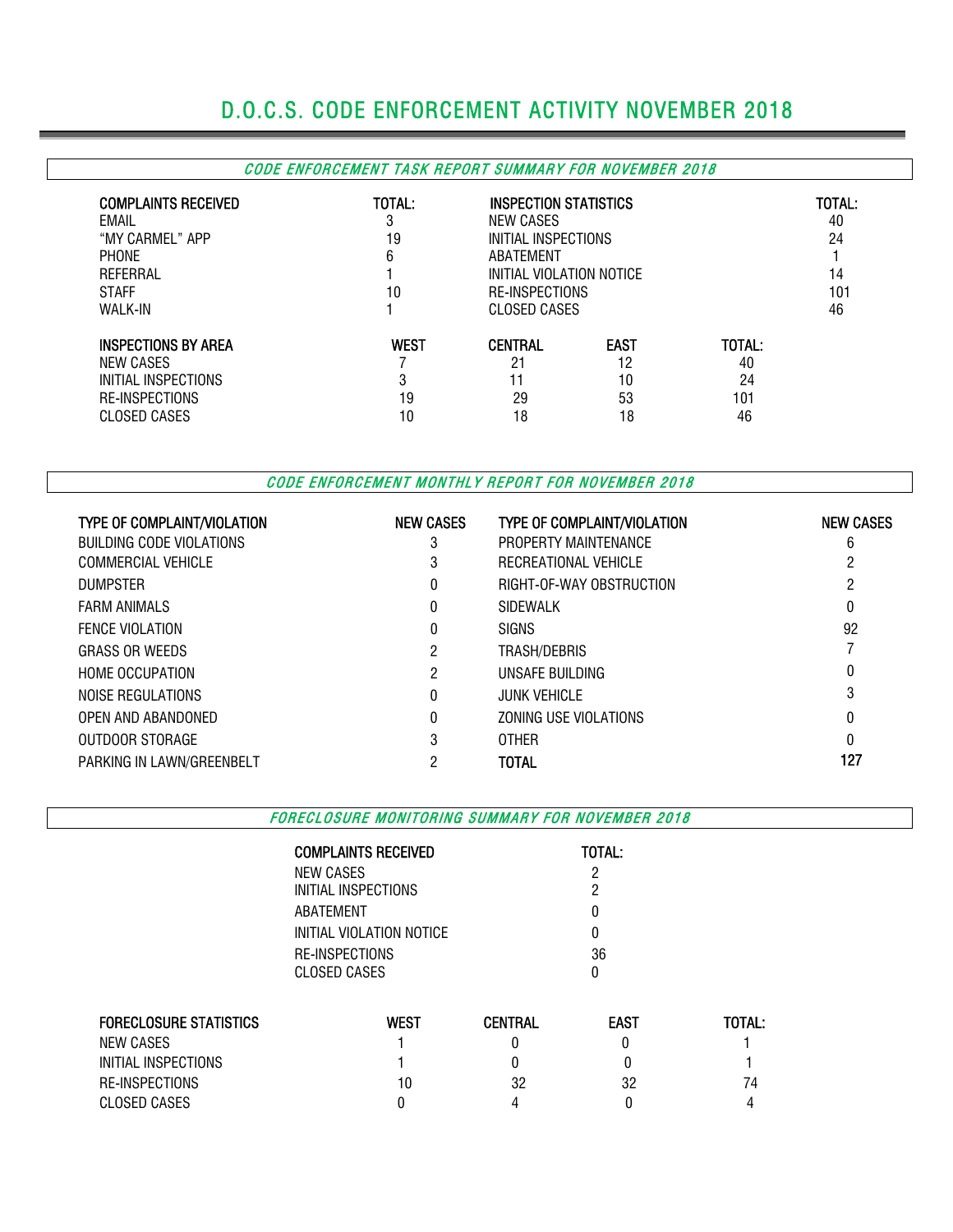# DEPARTMENT OF COMMUNITY SERVICES INCOME REPORT NOVEMBER 1-30, 2018



| <b>INDIANA</b><br><b>TRANSACTION TYPE:</b>                                   | <b>TRANSACTIONS:</b> | <b>AMOUNT:</b>                     |
|------------------------------------------------------------------------------|----------------------|------------------------------------|
| BUILDING PERMITS: [Includes the fee for full Certificate of Occupancy (C/O)] | 92                   | \$<br>97,944.07                    |
| <b>DEMOLITION PERMITS:</b>                                                   | 0                    | \$                                 |
| <b>LATE FEES:</b>                                                            | 0                    | \$                                 |
| <b>MASSAGE THERAPIST PERMITS/RENEWALS:</b>                                   | $\boldsymbol{0}$     | \$                                 |
| RE-INSPECTION, ADDITIONAL INSPECTION, AND/OR TEMPORARY C/O:                  | 36                   | \$<br>5,802.50                     |
| PLAN AMENDMENT: (Commercial / Institutional)                                 | $\boldsymbol{0}$     | \$                                 |
| PLAN AMENDMENT: (Residential)                                                | 0                    | \$                                 |
| <b>SPECIAL EVENT PERMITS:</b>                                                | $\pmb{0}$            | \$<br>$\qquad \qquad \blacksquare$ |
| TEMPORARY USE PERMITS/EXTENSIONS:                                            | 0                    | \$<br>$\overline{\phantom{a}}$     |
| <b>APPEALS:</b>                                                              | 0                    | \$                                 |
| <b>DUPLICATE PLACARDS:</b>                                                   | $\mathbf{0}$         | \$                                 |
| <b>FENCE PERMITS:</b>                                                        | 18                   | \$<br>918.00                       |
| FENCE LIABILITY WAIVER: (Paid to Hamilton County)                            | 11                   | \$<br>308.00                       |
| <b>ABATEMENT:</b>                                                            | 0                    | \$                                 |
| ADLS:                                                                        | $\overline{2}$       | \$<br>2,407.90                     |
| <b>ADLS AMENDMENT:</b>                                                       | 0                    | \$                                 |
| <b>COMMITMENT AMENDMENT:</b>                                                 | 0                    | \$                                 |
| <b>DEVELOPMENT PLAN:</b>                                                     | 1                    | \$<br>1,453.52                     |
| <b>DEVELOPMENT PLAN AMENDMENT:</b>                                           | 0                    | \$                                 |
| <b>HPR REVIEW:</b>                                                           | 0                    | \$                                 |
| <b>ORDINANCE AMENDMENT:</b>                                                  | 1                    | \$<br>1,027.00                     |
| <b>PLAT VACATE:</b>                                                          | 0                    | \$                                 |
| <b>PRIMARY PLAT:</b>                                                         | 0                    | \$                                 |
| PRIMARY PLAT AMENDMENT:                                                      | 0                    | \$                                 |
| <b>PUD ORDINANCES:</b>                                                       | 1                    | \$<br>6,497.63                     |
| <b>REZONE:</b>                                                               | 0                    | \$                                 |
| <b>ADDITIONAL WAIVER:</b>                                                    | 0                    | \$                                 |
| <b>SDR SITE PLAN REVIEW:</b>                                                 | 0                    | \$                                 |
| <b>SECONDARY PLAT/REPLAT:</b>                                                | $\pmb{0}$            | \$                                 |
| <b>SUBDIVISION WAIVER:</b>                                                   | 0                    | \$<br>$\qquad \qquad \blacksquare$ |
| <b>MISC. ZONING WAIVER:</b>                                                  | 0                    | \$<br>$\blacksquare$               |
| TAC ONLY:                                                                    | 0                    | \$                                 |
| DEVELOPMENT STANDARDS VARIANCE:                                              | 0                    | \$                                 |
| <b>HEARING OFFICER REVIEW:</b>                                               | 4                    | \$<br>1,593.00                     |
| <b>SPECIAL EXCEPTION VARIANCE:</b>                                           | $\mathbf 0$          | \$                                 |
| <b>SPECIAL USES:</b><br>(Includes Special Use Amendments)                    | 0                    | \$<br>۰                            |
| <b>USE VARIANCE:</b>                                                         | 0                    | \$                                 |
| <b>SIGN PERMITS:</b>                                                         | 16                   | \$<br>4,236.04                     |
| ZONING DETAILS/LETTER:                                                       | 4                    | \$<br>515.00                       |
| PARK & RECREATION IMPACT FEE (PRIF):                                         | 40                   | \$<br>108,080.00                   |
| TOTALS:                                                                      |                      |                                    |
| <b>GENERAL FUND #101:</b>                                                    |                      | \$<br>122,702.66                   |
| PRIF ACCOUNT # 106:                                                          |                      | \$<br>108,080.00                   |
| <b>UTILITY FEES:</b> (Sewer/Water permits)                                   |                      | \$<br>166,226.00                   |
|                                                                              |                      |                                    |
| <b>TOTAL DEPOSIT:</b>                                                        |                      | \$<br>397,008.66                   |
| Last Month's General Fund Deposit:                                           |                      | 236,860.80<br>\$                   |
| Last Month's Total Deposit:                                                  |                      | \$<br>491,048.80                   |

NOTE: Receipts were deposited for 19 business days this month.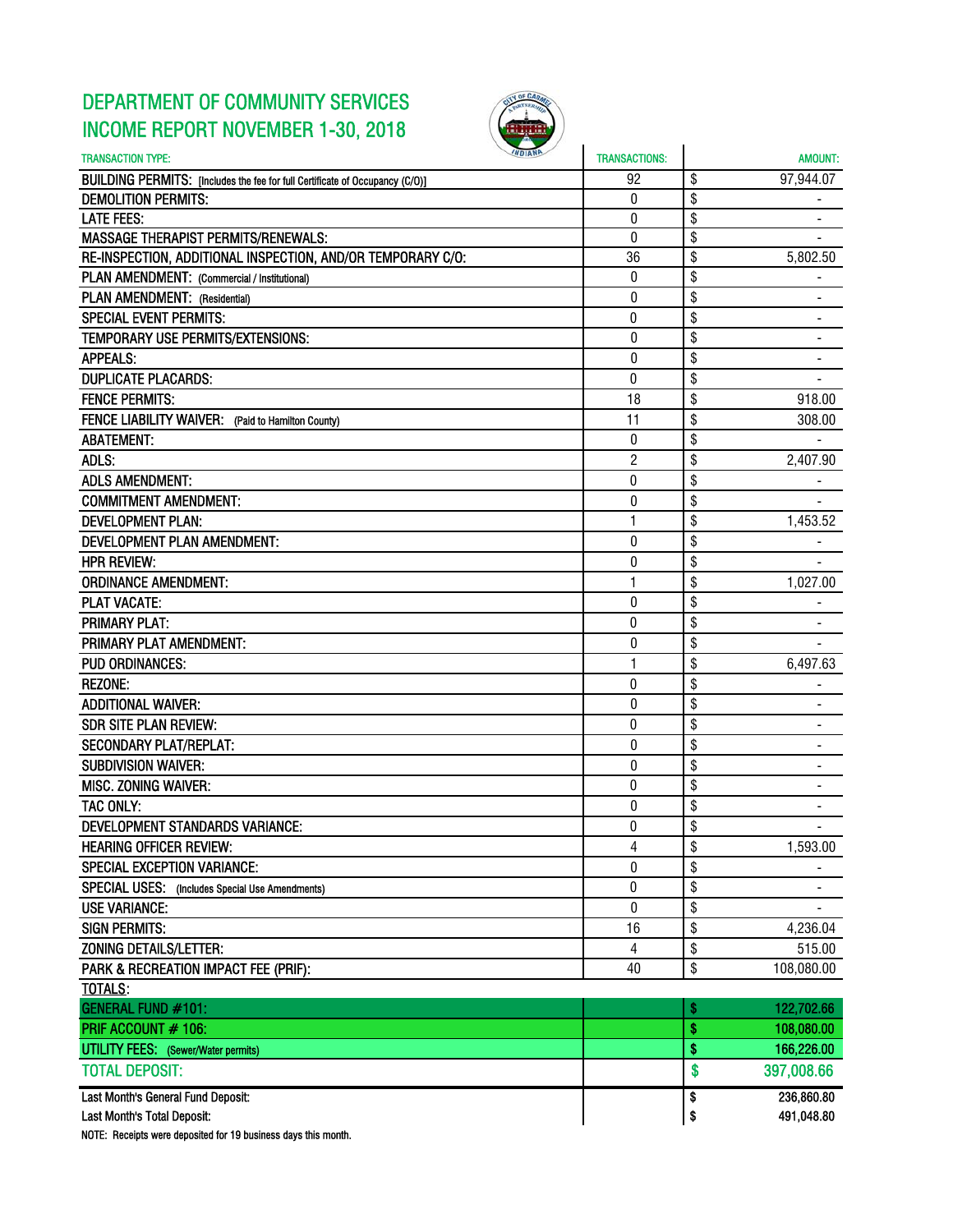### **City of Carmel Monthly Permits Issued Page 1**

| Date: 12/3/2018 |  |
|-----------------|--|
|-----------------|--|

| Issue<br>Date | Status | Permit<br><b>NO</b> | Subdiv Name                            | <b>Property Address</b>          | Permit Type Description                          | Estimated<br>Cost of<br>Constructio | Sq Ft        | <b>Contractor Name</b>                           | <b>Contractor Address</b>             | Cont.City                           | Cont.<br>Cont.<br>State<br>Zip | Cont.Phone                     | Propety Owner (as listed<br>per applicant) | Owner Adrs                              | Owner City                    | Owner<br>State | Owner<br>Zip   |
|---------------|--------|---------------------|----------------------------------------|----------------------------------|--------------------------------------------------|-------------------------------------|--------------|--------------------------------------------------|---------------------------------------|-------------------------------------|--------------------------------|--------------------------------|--------------------------------------------|-----------------------------------------|-------------------------------|----------------|----------------|
| 11/01/18      |        | 8090031             | HARROWGATE                             | 150 BEECHMONT DR                 | ELECTRICAL PERMIT/INSPECTION                     | \$0                                 | $\Omega$     | <b>DOWDY ELECTRIC</b>                            | 4302 S POST RD                        | <b>INDIANAPOLIS</b>                 | 46239                          | 317) 255-1130                  | <b>ENNINGTON, BETSY</b>                    | 50 BEECHMONT DR                         | CARMEL                        |                | 46032          |
|               |        | 8100079             | <b>ILLAGE OF WESTCLAY</b>              | 13168 DUMBARTON ST               | RESIDENTIAL REMODEI                              | \$56,223                            | 1.500        | CMH BUILDERS, INC                                | 8847 COMMERCE PARK PL                 | <b>INDIANAPOLIS</b>                 | 46268                          | (317) 714-6536                 | <b>IENARD, CASSIDY</b>                     | 3168 DUMBARTON ST                       | CARMEL                        |                | 46032          |
|               |        | 18100101            |                                        | 365 W 116TH ST #120              | COMMERCIAL TENANT FINISH                         | \$100,000                           | 1.692        | <b>ILT CONSTRUCTION LLC</b>                      | 4365 W 96TH ST                        | INDIANAPOLIS                        | 46268                          | (317) 253-1251                 | <b>SERSHMAN BROWN CROWLEY</b>              | 600 E 96TH ST #150                      | <b>INDIANAPOLIS</b>           |                | 46240          |
|               |        | 8100120             | <b>BAYHILL AT WATERSTONE</b>           | 12552 SPRING VIOLET PL           | RESIDENTIAL REMODEL                              | \$63,401                            | 864          | CMH BUILDERS INC                                 | 8847 COMMERCE PARK PLACE              | <b>INDIANAPOLIS</b>                 | 46268                          | (317) 714-6536                 | REENE, JEFF                                | <b>12552 SPRING VIOLET PLACE</b>        | CARMEL                        |                | 46033          |
|               |        | 8100138             | CROOKED STICK ESTATES                  | 11257 ST ANDREWS LN              | RESIDENTIAL SINGLE FAMILY DWELLING               | \$210,000                           | 7,575        | HOMES BY MCKENZIE                                | 4631 LISBORN DR                       | CARMEL                              | 46033                          | 317) 574-7616                  | <b>IOMES BY MCKENZIE</b>                   | <b>1631 LISBORN DR</b>                  | CARMEL                        |                | 46033          |
|               |        | 8100153             | THE MEADOWS AT THE LEGAC               | 14126 BEN KINGSLEY LANE          | <b>RESIDENTIAL REMODEL</b>                       | \$22,600                            | 1.000        | MILLER, ERIC                                     | 16691 MEADOWWOOD DR                   | NORLESVILLE                         | 46062                          |                                | <b>GARDNER SCOTT</b>                       | 14126 BEN KINGSLEY LANE                 | CARMEI                        |                | 46032          |
|               |        | 8110002             | THE MEADOWS AT THE LEGACY              | 14066 JAMES DEAN DR              | <b>ENCE PERMIT/INSPECTION</b>                    | \$0                                 | $\Omega$     | <b>MERIFENCE</b>                                 | 4340 HULL STREET                      | <b>INDIANAPOLIS</b>                 | 46226                          |                                | <b>HOLSTROM, BENJAMIN &amp; JESSICA</b>    | 4066 JAMES DEAN DR                      | CARMEI                        |                | 46033          |
|               |        | 8110006             | <b>DELAWARE TRACE</b>                  | 266 NAVAJO WAY                   | <b>ENCE PERMIT/INSPECTION</b>                    | \$0                                 | $\Omega$     | <b>BULLSEYE FENCE DESIGN INC.</b>                | <b>PO BOX 941</b>                     | <b>NOBLESVILLE</b>                  | 46061-0941                     | (317) 774-0197                 | EDINSKY, MICKEY & DYANN                    | 266 NAVAJO WAY                          | CARME                         |                | 46033          |
| 11/02/18      |        | 8100040             | DEERFIELD                              | 9830 DEERFIELD CIR               | RESIDENTIAL ADDITION-ROOM(S)                     | \$41,205                            | 256          | *SPENCER, MARK                                   | 540 N RANGELINE ROAD                  | CARMEL                              | 46032                          | (317) 498-4047                 | <b>ALL MAN IN</b>                          | 9830 DEERFIELD CIRCLE                   | CARMEL                        |                | 46032          |
|               |        | 8100063             | THE GROVE AT THE LEGACY                | 14229 JAMES DEAN DR              | RESIDENTIAL SINGLE FAMILY DWELLING               | \$338,580                           | 2.608        | PYATT BUILDERS                                   | 168 W CARMEL DR                       | CARMEL                              | 46033                          | (317) 981-0211                 | PYATT BUILDERS                             | <b>168 W CARMEL DR</b>                  | CARMEL                        |                | 46033          |
|               |        | 8100064             | THE GROVE AT THE LEGACY                | 14225 JAMES DEAN DR              | RESIDENTIAL SINGLE FAMILY DWELLING               | \$372,965                           | 3.145        | *PYATT BUILDERS                                  | 168 W CARMEL DR                       | CARMEL                              | 46033                          | 317) 981-0211                  | PYATT BUILDERS                             | <b>168 W CARMEL DR</b>                  | CARMEL                        |                | 46033          |
|               |        | 8100065             | THE GROVE AT THE LEGACY                | 7092 CHERRY CREEK BLVD           | RESIDENTIAL SINGLE FAMILY DWELLING               | \$346,490                           | 2.601        | PYATT BUILDERS                                   | 168 W CARMEL DR                       | CARMEL                              | 46033                          | 317) 981-0211                  | PYATT BLIII DERS                           | <b>ISS W CARMEL DR</b>                  | CARMEL                        |                | 46033          |
|               |        | 8100066             | THE GROVE AT THE LEGACY                | 7086 CHERRY CREEK BLVD           | RESIDENTIAL SINGLE FAMILY DWELLING               | \$400,060                           | 3.286        | <b>PYATT BUILDERS</b>                            | 168 W CARMEL DR                       | CARMEL                              | 46033                          | (317) 981-0211                 | PYATT BUILDERS                             | <b>168 W CARMEL DR</b>                  | CARMEI                        |                | 46033          |
|               |        | 18100124            |                                        | 1158 KEYSTONE WAY                | COMMERCIAL REMODEL                               | \$100,000                           | 1.200        | WOLF PACK PROPERTIES                             | 15672 E 146TH ST                      | NOBLESVILLE                         | 46060                          | (317) 371-3046                 | <b>BARNES INVESTMENT CO</b>                | 11308 LAKESHORE DRIVE E                 | CARMEL                        |                | 46033          |
|               |        | 18100159            |                                        | 11611 N MERIDIAN ST #425         | COMMERCIAL TENANT FINISH                         | \$40,075                            | 2.301        | <b>CAPITOL CONSTRUCTION</b>                      | 11051 VILLAGE SQUARE LANE             | <b>FISHERS</b>                      | 46038                          |                                | <b>ZELLER REALTY GROUP</b>                 | 1611 MERIDIAN ST N #120                 | CARMEI                        |                | 46032          |
|               |        | 8100181             |                                        | 620 S RANGE LINE RD              | <b>FEMPORARY USE SPECIAL EVENT</b>               | \$0                                 | $\Omega$     | COLDWELL BANKER KALSER                           | 12401 OLD MERIDIAN ST                 | CARMEL                              | 46032                          |                                | AWHEAD, JESS                               | 622 S RANGE LINE RD                     | CARMEL                        |                | 46032          |
|               |        | 8110042             | <b>WATERWOOD OF CARMEL</b>             | 595 BURR OAK DR                  | <b>ENCE PERMIT/INSPECTION</b>                    | \$0                                 | $\Omega$     | GLIDDEN FENCE CO. INC                            | PO BOX 481                            | WESTFIELD                           | 46074                          | (317) 867-5140                 | SHRACK, KATHERINE                          | 595 BURR OAK DR                         | CARMEL                        |                | 46032          |
| 11/05/18      |        | 8100061             |                                        | 1529 SPRINGMILL RD #250          | COMMERCIAL TENANT FINISH                         | \$200,000                           | 2.497        | <b>JURNSIDE BUILDERS, LLC</b>                    | 5261 N TACOMA AVE STE A               | <b>INDIANAPOLIS</b>                 | 46220                          | 317) 507-8336                  | <b>ERSHMAN PARTNERS</b>                    | 50 MASSACHUSETTS AVE #400               | <b>INDIANAPOLIS</b>           |                | 46204          |
|               |        | 8100084             | <b>CLAY CORNER</b>                     | 1580 MAIRN AVE                   | RESIDENTIAL SINGLE FAMILY DWELLING               | \$210,000                           | 2.961        | CALATI ANTIC HOMES                               | 9025 NORTH RIVER RD, SUITE 100        | <b>INDIANAPOLIS</b>                 | 46240                          | 317) 846-2783                  | ALATI ANTIC HOMES                          | 9025 N RIVER RD                         | <b>INDIANAPOLIS</b>           |                | 46240          |
|               |        | 8100085             | <b>CLAY CORNER</b>                     | 1537 JENSEN DR                   | RESIDENTIAL SINGLE FAMILY DWELLING               | \$200,000                           | 3.755        | CALATLANTIC HOMES                                | 9025 NORTH RIVER RD, SUITE 100        | <b>INDIANAPOLIS</b>                 | 46240                          | (317) 846-2783                 | ALATLANTIC HOMES                           | 9025 N RIVER RD                         | <b>INDIANAPOLIS</b>           |                | 46240          |
|               |        | 8100086             | <b>CLAY CORNER</b>                     | 1589 LASH ST                     | RESIDENTIAL SINGLE FAMILY DWELLING               | \$350,000                           | 5.037        | CALATLANTIC HOMES                                | 9025 NORTH RIVER RD, SUITE 100        | <b>INDIANAPOLIS</b>                 | 46240                          | (317) 846-2783                 | <b>CALATLANTIC HOMES</b>                   | 9025 N RIVER RD                         | <b>INDIANAPOLIS</b>           |                | 46240          |
|               |        | 8100186             | BROOKSHIRF VILLAGE                     | <b>4663 LAMBETH WALK</b>         | RESIDENTIAL REMODEI                              | \$48,000                            | 200          | CASE DESIGN/REMODELING                           | 99 E CARMEL DR., STE 100              | CARMEL                              | 46032                          | 317) 846-2600                  | HIVINGTON, LYNETTE                         | 663 LAMBETH WALK                        | CARMEL                        |                | 46033          |
|               |        | 8110017             | AURELWOOD                              | 1098 LAURELWOOD                  | <b>I ECTRICAL PERMIT/INSPECTION</b>              | \$0                                 | $\Omega$     | <b>INDER ELECTRIC</b>                            | 9087 TECHNOLOGY DRIVE                 | <b>FISHERS</b>                      | 46038                          | 317) 842-0809                  | <b>MELTON, BUD</b>                         | 098 LAURELWOOD                          | CARMEL                        |                | 46032          |
|               |        | 8110018             | <b>ACKSON'S GRANT ON WILLIAMS</b>      | 12056 HOBBY HORSE DRIVE          | <b>FRICE PERMIT/INSPECTION</b>                   | \$0                                 | $\Omega$     | <b>MERIFENCE</b>                                 | 4340 HULL STREET                      | <b>INDIANAPOLIS</b>                 | 46226                          |                                | DAGGETT, RON & JENNIFER                    | 965 HONEY CREEK BLVD                    | <b>GREENWOOD</b><br>CARMEL    |                | 46143          |
|               |        | 8110020             | CHERRY CREEK ESTATES                   | 6511 PADDLE DR                   | <b>ENCE PERMIT/INSPECTION</b>                    | \$0                                 | $\Omega$     | <b>BULLSEYE FENCE DESIGN INC.</b>                | <b>PO BOX 941</b>                     | <b>NOBLESVILLE</b>                  | 46061-0941                     | (317) 774-0197                 | ARTER, JONATHAN & SUSAN PIN                | 6511 PADDLE DRIVE                       |                               |                | 46033          |
|               |        | 8110022             | <b>/ILLAGE OF WESTCLAY</b>             | 12606 BULL CT                    | <b>I ECTRICAL PERMIT/INSPECTION</b>              | \$0                                 | $\Omega$     | <b>ERMCO</b>                                     | 1625 W THOMPSON RD                    | <b>INDIANAPOLIS</b>                 | 46217                          | (317) 780-2923                 | <b>AAIFRS PETE</b>                         | <b>12606 BULL COURT</b>                 | CARMEL                        |                | 46032          |
| 11/06/18      |        | 8100105             |                                        | 11725 N ILLINOIS ST SUITE K-140  | COMMERCIAL REMODEL                               | \$507,000                           | 4.000        | <b>EPPER CONSTRUCTION COMPANI 1850 15TH ST W</b> |                                       | <b>INDIANAPOLIS</b>                 | 46202                          | (317) 681-1000                 | <b>HEALTH NORTH HOSPITAL</b>               | 1700 MERIDIAN ST N                      | CARMEL                        |                | 46032          |
|               |        | 8100123<br>8100148  | <b>HOME PLACE</b><br>PAPAY SURDIVISION | 1002 E 106TH ST<br>2030 W 136 ST | RESIDENTIAL REMODEL<br>RESIDENTIAL SWIMMING POOL | \$58,000<br>\$65,000                | 835<br>1.400 | CUSTOM LIVING INC<br>*PERMA POOLS                | 5335 WINTHROP AVE<br>5245 ELMWOOD AVE | <b>INDIANAPOLIS</b><br>INDIANAPOLIS | 46220<br>46203                 | 317) 289-5990<br>317) 782-9956 | ECHTEL, ADAM<br><b>JISTERKA MATT</b>       | 0329 N NEW JERSEY ST<br>2030 W 136TH ST | <b>INDIANAPOLIS</b><br>CARMEL |                | 46280<br>46032 |
|               |        | 8100155             | COOL CREEK ESTATES                     | 608 HIGH DR                      | <b>ESIDENTIAL REMODEL</b>                        | \$25,500                            | 280          | KRYABNEV, YEVGENIY                               | 608 HIGH DR                           | CARMEL                              | 46032                          | 317) 518-5087                  | <b>INDERSON RRENT</b>                      | <b>SOR HIGH DR</b>                      | CARMEI                        |                | 46032          |
|               |        | 8100156             | SHELBOURNE ESTATES                     | 12952 PONTELL PI                 | RESIDENTIAL ACCESSORY STRUCTURE                  | \$15,000                            | 324          | <b>ATTIS, MICHAEL</b>                            | 12952 PONTELL PL                      | CARMEL                              | 46074                          |                                | <b>IATTIS, MICHAEL</b>                     | <b>2952 PONTELL PI</b>                  | CARMEI                        |                | 46074          |
|               |        | 8110023             | ONGRIDGE ESTATES                       | 14019 NINA DR                    | RESIDENTIAL REMODEL                              | \$15,000                            | 1.500        | LL AROUND REMODEL LLC                            | 18901 NORTHBROOK CIR                  | WESTFIELD                           | 46074                          | (317) 903-0020                 | PONUGOTI, VIJAYA                           | 4019 NINA DR                            | CARMEL                        |                | 46074          |
|               |        | 18110027            | BRIAR LANE ESTATES                     | 3887 WOLF CREEK CIR              | FENCE PERMIT/INSPECTION                          | \$0                                 | $\sim$       | <b>CONY BARNHART</b>                             | 3887 WOLF CREEK CIRCLE                | CARMEL                              | 46033                          |                                | BARNHART, ANTHONY & LEAH                   | 3887 WOLF CREEK CIRCLE                  | CARMEL                        |                | 46033          |
|               |        | 8110029             | <b>DRCHARD PARK</b>                    | 10465 WOODLAWN DR                | ELECTRICAL PERMIT/INSPECTION                     | \$0                                 | $\Omega$     | <b>AMERON ELECTRIC</b>                           | 4771 N. FRANKLIN RD.                  | <b>INDIANAPOLIS</b>                 | 46226                          | 317) 547-5474                  | <b>BROWN, MIKE</b>                         | 0465 WOODLAWN DR                        | <b>INDIANAPOLIS</b>           |                | 46280          |
| 11/07/18      |        | 8100162             |                                        | 900 96TH ST F #400               | COMMERCIAL TENANT FINISH                         | \$350,950                           | 25,294       | CAPITOL CONSTRUCTION                             | 11051 VILLAGE SQUARE LANE             | <b>FISHERS</b>                      | 46038                          |                                | PRIMO INC                                  | 1695 JOHNS CREEK PARKWAY #400           | <b>JOHNS CREEK</b>            |                | 30097          |
|               |        | 8100165             | MILLBROOK THE WOODS                    | 10541 BROOKVIEW DR               | RESIDENTIAL ACCESSORY STRUCTURE                  | \$50,000                            | 300          | <b>BPI OUTDOOR LIVING</b>                        | 7802 F 88TH ST                        | <b>INDIANAPOLIS</b>                 | 46256                          | 317) 259-4062                  | <b>EBERSOLE, BLAKE &amp; MEGAN</b>         | 0541 BROOKVIEW DR                       | CARMEL                        |                | 46032          |
|               |        | 8100185             | <b>BLACKWELL PARK</b>                  | 523 3RD AVE NE                   | RESIDENTIAL SINGLE FAMILY DWELLING               | \$1,000,000                         | 6.535        | OLD TOWN DESIGN                                  | 1132 S RANGELINE RD STE 200           | CARMEL                              | 46032                          | 317) 626-8486                  | <b>ENNENHOUSE, JASON</b>                   | APT #42 THE ELYSIAN                     | <b>CORK</b>                   |                | 712-KTD        |
|               |        | 811003              |                                        | 1787 HALIFAX ST                  | FENCE PERMIT/INSPECTION                          | \$0                                 | $\Omega$     | <b>MERIFENCE</b>                                 | 4340 HULL STREET                      | INDIANAPOLIS                        | 46226                          |                                | ASPER. NICHOLAS & NATALIE                  | 1787 HALIFAX ST                         | CARMEL                        |                | 46032          |
| 11/08/18      |        | 8100047             | 604 PRAIRIE AT THE LEGACY. THE         | 7266 ZANESVILLE RD               | RESIDENTIAL TOWNHOME                             | \$192,000                           | 2.755        | CALATLANTIC HOMES                                | 9025 NORTH RIVER RD, SUITE 100        | <b>INDIANAPOLIS</b>                 | 46240                          | (317) 846-2783                 | CALATLANTIC HOMES                          | 9025 N RIVER RD                         | <b>INDIANAPOLIS</b>           |                | 46240          |
|               |        | 8100048             | 602 PRAIRIE AT THE LEGACY, THE         | 7262 ZANESVILLE RD               | RESIDENTIAL TOWNHOME                             | \$195,000                           | 2,758        | *CALATLANTIC HOMES                               | 9025 NORTH RIVER RD, SUITE 100        | <b>INDIANAPOLIS</b>                 | 46240                          | (317) 846-2783                 | CALATLANTIC HOMES                          | 9025 N RIVER RD                         | <b>INDIANAPOLIS</b>           |                | 46240          |
|               |        | 8100049             | 603 PRAIRIE AT THE LEGACY. THE         | 7264 ZANESVILLE RD               | RESIDENTIAL TOWNHOME                             | \$195,000                           | 2.771        | CALATLANTIC HOMES                                | 9025 NORTH RIVER RD, SUITE 100        | <b>INDIANAPOLIS</b>                 | 46240                          | 317) 846-2783                  | CALATLANTIC HOMES                          | 025 N RIVER RD                          | <b>INDIANAPOLIS</b>           |                | 46240          |
|               |        | 8100050             | PRAIRIE AT THE LEGACY. THE             | 7271 ZANESVILLE RD               | RESIDENTIAL TOWNHOME                             | \$185,000                           | 2.596        | CALATLANTIC HOMES                                | 9025 NORTH RIVER RD, SUITE 100        | <b>INDIANAPOLIS</b>                 | 46240                          | 317) 846-2783                  | <b>CALATLANTIC HOMES</b>                   | 025 N RIVER RD                          | <b>INDIANAPOLIS</b>           |                | 46240          |
|               |        | 810005              | PRAIRIE AT THE LEGACY. THE             | 7273 ZANESVILLE RD               | RESIDENTIAL TOWNHOME                             | \$150,000                           | 2.129        | CALATLANTIC HOMES                                | 9025 NORTH RIVER RD. SUITE 100        | <b>INDIANAPOLIS</b>                 | 46240                          | (317) 846-2783                 | ALATLANTIC HOMES                           | 9025 N RIVER RD                         | <b>INDIANAPOLIS</b>           |                | 46240          |
|               |        | 8100052             | PRAIRIE AT THE LEGACY, THE             | 7275 ZANESVILLE RD               | RESIDENTIAL TOWNHOME                             | \$150,000                           | 2.129        | CALATLANTIC HOMES                                | 9025 NORTH RIVER RD, SUITE 100        | <b>INDIANAPOLIS</b>                 | 46240                          | (317) 846-2783                 | ALATLANTIC HOMES                           | 9025 N RIVER RD                         | <b>INDIANAPOLIS</b>           |                | 46240          |
|               |        | 8100053             | PRAIRIE AT THE LEGACY. THE             | 7277 ZANESVILLE RD               | RESIDENTIAL TOWNHOME                             | \$180,000                           | 2.568        | CALATLANTIC HOMES                                | 9025 NORTH RIVER RD, SUITE 100        | <b>INDIANAPOLIS</b>                 | 46240                          | (317) 846-2783                 | <b>CALATLANTIC HOMES</b>                   | 9025 N RIVER RD                         | <b>INDIANAPOLIS</b>           |                | 46240          |
|               |        | 8100054             | PRAIRIE AT THE LEGACY, THE             | 7261 ZANESVILLE RD               | RESIDENTIAL TOWNHOME                             | \$185,000                           | 2,596        | CALATLANTIC HOMES                                | 9025 NORTH RIVER RD, SUITE 100        | <b>INDIANAPOLIS</b>                 | 46240                          | 317) 846-2783                  | <b>CALATLANTIC HOMES</b>                   | 9025 N RIVER RD                         | <b>INDIANAPOLIS</b>           |                | 46240          |
|               |        | 8100055             | PRAIRIE AT THE LEGACY. THE             | 263 ZANESVILLE RD                | RESIDENTIAL TOWNHOME                             | \$150,000                           | 2.129        | CALATLANTIC HOMES                                | 9025 NORTH RIVER RD, SUITE 100        | <b>INDIANAPOLIS</b>                 | 46240                          | 317) 846-2783                  | <b>CALATLANTIC HOMES</b>                   | 025 N RIVER RD                          | <b>INDIANAPOLIS</b>           |                | 46240          |
|               |        | 8100056             | PRAIRIE AT THE LEGACY. THE             | 7265 ZANESVILLE RD               | <b>RESIDENTIAL TOWNHOME</b>                      | \$150.00                            | 2129         | CALATI ANTIC HOMES                               | 9025 NORTH RIVER RD. SUITE 100        | INDIANAPOLIS                        | 46240                          | 317) 846-2783                  | ALATI ANTIC HOMES                          | 1025 N RIVER RD                         | NDIANAPOLIS                   |                | 46240          |
|               |        |                     |                                        |                                  |                                                  |                                     |              |                                                  |                                       |                                     |                                |                                |                                            |                                         |                               |                |                |
|               |        |                     |                                        | 121<br><b>Total Permits:</b>     |                                                  |                                     |              | <b>Total Estimated Cost of Construction:</b>     | \$24,326,342.00                       |                                     |                                | Total Sq.Ft.:                  | 273.162                                    |                                         |                               |                |                |

**Status(Stat Column) codes mean: O=Open/incomplete; C=Closed/completed (includes completed permits where C/O's are not issued-like demolition or separate electrical permits); E=Expired-project may or may not have been completed, but no inspections have been scheduled. V=VOID-Permit voided.**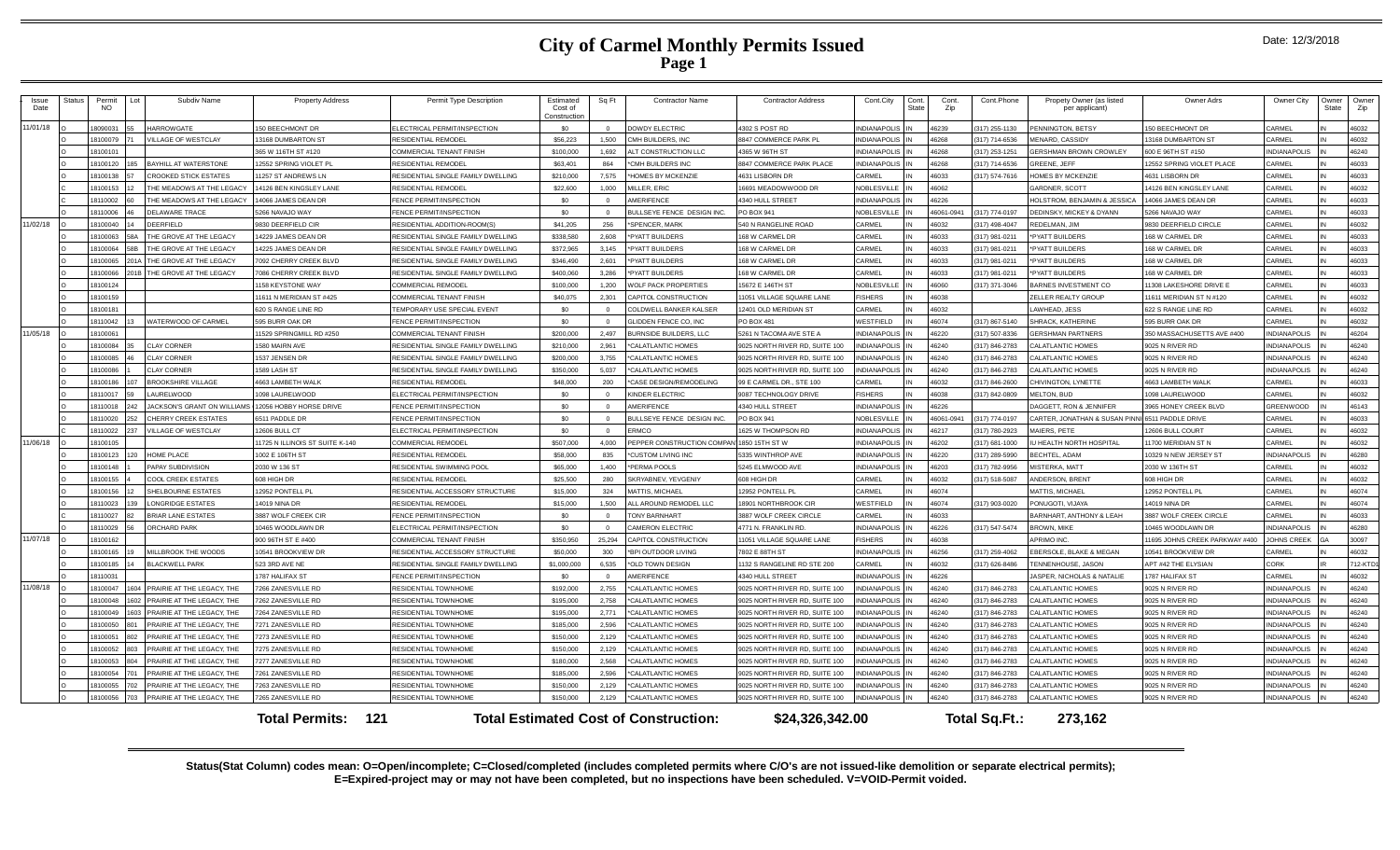### **City of Carmel Monthly Permits Issued Page 2**

|  | Date: 12/3/2018 |
|--|-----------------|
|--|-----------------|

| Issue<br>Date | Status | Permit<br>NO. | Subdiv Name                      | <b>Property Address</b>        | Permit Type Description                     | Estimated<br>Cost of<br>Construction | Sq Ft          | <b>Contractor Name</b>                               | <b>Contractor Address</b>      | Cont.City           | Cont.<br>State | Cont.<br>Zip | Cont.Phone    | Propety Owner (as listed<br>per applicant) | Owner Adrs                        | Owner City               | Owner<br><b>State</b> | Owner<br>Zip |
|---------------|--------|---------------|----------------------------------|--------------------------------|---------------------------------------------|--------------------------------------|----------------|------------------------------------------------------|--------------------------------|---------------------|----------------|--------------|---------------|--------------------------------------------|-----------------------------------|--------------------------|-----------------------|--------------|
| 11/08/18.     |        | 100057        | PRAIRIE AT THE LEGACY. THE       | 267 ZANESVILLE RD              | <b>ESIDENTIAL TOWNHOME</b>                  | \$180,000                            | 2.568          | *CALATI ANTIC HOMES                                  | 025 NORTH RIVER RD, SUITE 100  | <b>INDIANAPOLIS</b> |                | 46240        | 17) 846-2783  | CALATLANTIC HOMES                          | 1025 N RIVER RD                   | NDIANAPOLIS              |                       | 46240        |
|               |        | 8100074       | PRAIRIE AT THE LEGACY. THE       | 260 ZANESVILLE RD              | RESIDENTIAL TOWNHOME                        | \$195,000                            | 2.758          | *CALATLANTIC HOMES                                   | 9025 NORTH RIVER RD, SUITE 100 | <b>INDIANAPOLIS</b> |                | 46240        | 317) 846-2783 | <b>CALATLANTIC HOMES</b>                   | 9025 N RIVER RD                   | <b>NDIANAPOLIS</b>       |                       | 46240        |
|               |        | 8100141       | <b>AURA VISTA</b>                | 2617 FAUST CT                  | RESIDENTIAL SINGLE FAMILY DWELLING          | \$400,000                            | 2.367          | *STEVE SCHUTZ BUILDERS. INC                          | 1016 THIRD AVE SW #100         | CARMEL              |                | 46032        | 317) 710-2343 | *STEVE SCHUTZ BUILDERS, INC                | 1016 THIRD AVE SW #100            | ARMEI                    |                       | 46032        |
|               |        | 8110024       |                                  | 0 CENTER GREEN                 | <b>GENERAL TEMPORARY USE</b>                | \$0                                  | $\Omega$       | CARMEL CHRISTKINDLMARKT. INC                         | 10 CENTER GREEN                | CARMEL              |                | 46032        | 317) 605-9730 | CITY OF CARMEL REDEVELOPMENT               | ONE CIVIC SQUARE                  | <b>ARMEL</b>             |                       | 46032        |
|               |        | 8110036       |                                  | 9779 TOWNE RD                  | SOLAR PERMIT/INSPECTION                     | \$0                                  | $\Omega$       | RECTIFY SOLAR                                        | 133 W MARKET ST #268           | <b>INDIANAPOLIS</b> |                | 46204        | 355) 573-2843 | <b>MCKINNEY, LISA</b>                      | 9779 TOWNE RD                     | CARMEL                   |                       | 46032        |
| 11/09/18      |        | 8110039       |                                  | 2939 GRENVILLE ST              | <b>ENCE PERMIT/INSPECTION</b>               | \$0                                  | $\Omega$       | AFFORDABLE FENCE BUILDERS                            | 6023 E 26TH ST                 | <b>INCIANAPOLIS</b> |                | 46219        |               | KEMPLER, JOSEPH & JOELLEN                  | 2939 GRENVILLE ST                 | ARMEL                    |                       | 46032        |
|               |        | 8110040       | ROSEMEADE COMMONS                | 1689 ROSEMEADE DR              | <b>ENCE PERMIT/INSPECTION</b>               | \$0                                  | $\Omega$       | <b>AMERIFENCE</b>                                    | 4340 HULL STREET               | <b>INDIANAPOLIS</b> |                | 46226        |               | SOMMERKAMP, JOHN & SHERYL                  | 1689 ROSEMEADE DF                 | CARMEL                   |                       | 46032        |
|               |        | 8110044       | ARMEL MEADOWS                    | 1 BLAIRSDEN AVE                | ELECTRICAL PERMIT/INSPECTION                | \$0                                  | $\overline{0}$ | <b>FRMCO</b>                                         | 625 W THOMPSON RD              | <b>INDIANAPOLIS</b> |                | 46217        | 317) 780-2923 | HASSELD, WILLIAM E                         | 1 BLAIRSDEN AVE                   | <b>ARMEI</b>             |                       | 46032        |
| 11/13/18      |        | 8100136       | VILLIAMS RIDGE ESTATES           | 1708 CARRIAGE IN               | RESIDENTIAL ADDITION-ROOM(S)                | \$450,000                            | 1.924          | *GETCHELL BROTHERS, INC                              | 1333 N GRAY RD                 | CARMEL              |                | 46033        | 317) 339-0127 | <b>ILDERMAN, ROB</b>                       | 11708 CARRIAGE LANE               | ARMEL                    |                       | 46033        |
|               |        | 8110047       | STONE HAVEN AT HAVERSTICK        | 5845 STONE PINE TRL            | FENCE PERMIT/INSPECTION                     | \$0                                  | $\Omega$       | CHRIS GULLEY                                         | 5708 KINGSLEY DR               | <b>INDIANAPOLIS</b> |                | 46220        |               | FISCHER, ROBERT & KELLY                    | <b>5845 STONE PINE TRAIL</b>      | <b>ARMEL</b>             |                       | 46033        |
| 11/14/18      |        | 8100170       | PARKWOOD CROSSING                | 250 96TH ST F #530             | COMMERCIAL REMODEL                          | \$80,000                             | 5.067          | <b>COMPASS CONSTRUCTION</b>                          | 280 E 96TH ST #350             | <b>INDIANAPOLIS</b> |                | 46240        | 317) 644-4024 | PARKWOOD 1                                 | 250 E 96TH ST                     | <b>NDIANAPOLIS</b>       |                       | 46240        |
|               |        | 3100184       |                                  | 2472 E 116TH ST                | COMMERCIAL TENANT FINISH                    | \$24,000                             | 1.439          | CAPITOL CONSTRUCTION                                 | 1051 VILLAGE SQUARE LANE       | <b>ISHERS</b>       |                | 46038        |               | <b>FLIX ENTERTAINMENT</b>                  | 2000 S IH35, SUITE Q11            | <b>OUND ROCK</b>         |                       | 78681        |
| 11/15/18      |        | 3100126       | <b>VILLAGE OF WESTCLAY</b>       | 2995 PETTIGRU DR - BUILDING A  | COMMERCIAL NEW STRUCTURE                    | \$420,000                            | 3.841          | FLAHERTY & COLLINS PROPERTII                         | INDIANA SQUARE #3000           | <b>INDIANAPOLIS</b> |                | 46204        | 317) 313-0962 | REEDER, JOHN                               | <b>12802 CHAPEL SQUARE ST</b>     | ARMEI                    |                       | 46032        |
|               |        | 3100127       | <b>VILLAGE OF WESTCLAY</b>       | 2510 HARLESTON ST - BUILDING E | <b>COMMERCIAL NEW STRUCTURE</b>             | \$420,000                            | 2.653          | FLAHERTY & COLLINS PROPERTI                          | INDIANA SQUARE #3000           | <b>INDIANAPOLIS</b> |                | 46204        | 317) 313-0962 | REEDER, JOHN                               | <b>12802 CHAPEL SQUARE ST</b>     | CARMEL                   |                       | 46032        |
|               |        | 8100149       | <b>ILLAGE OF MOUNT CARMEL</b>    | 348 HALDALE DR                 | RESIDENTIAL PORCH ADDITION                  | \$18,724                             | 168            | <b>GREAT DAY IMPROVEMENTS</b>                        | 9715 KINCAID DR. STE 400       | <b>FISHERS</b>      |                | 46037        |               | CASTON, PAUL & LAUREN                      | 348 HALDALE DR                    | ARMEI                    |                       | 46032        |
|               |        | 8110030       | JACKSON'S GRANT ON WILLIAMS      | 12159 SILVARA CT               | RESIDENTIAL SINGLE FAMILY DWELLING          | \$666,000                            | 6,192          | *DAVID WEEKLEY HOMES                                 | 9310 NORTH MERIDIAN STREET, ST | <b>INDIANAPOLIS</b> |                | 46260        | 317) 669-8604 | DAVID WEEKLEY HOMES                        | 310 N MERIDIAN ST #100            | <b>INDIANAPOLIS</b>      |                       | 46260        |
|               |        | 8110051       | ROOKSHIRE ESTATES                | 2662 ROYCE CT                  | <b>ESIDENTIAL REMODEL</b>                   | \$8,000                              | $100 -$        | WILL WRIGHT BUILDING CORF                            | 474 GRADLE DR                  | CARMEL              |                | 46032        | 317) 843-5499 | BRAINARD, JIM                              | <b>12662 ROYCE CT</b>             | ARMEL                    |                       | 46032        |
|               |        | 8110058       |                                  | 141 E MAIN ST                  | <b>FEMPORARY USE OUTDOOR SALES</b>          | \$0                                  | $\Omega$       | <b>NOODWARD, CHRISTINE</b>                           | 3862 KICKAPOO                  | CARMEL              |                | 46033        |               | CARMEL LIONS CLUB                          | 141 MAIN ST E                     | <b>ARMEL</b>             |                       | 46032        |
| 11/16/18      |        | 8100099       | <b>WALDEN POND</b>               | 9909 HODGES DR                 | <b>RESIDENTIAL REMODEL</b>                  | \$35,100                             | 140            | *MICHAELBUILT, INC                                   | PO BOX 961                     | <b>BROWNSBUR</b>    |                | 46112        | 317) 858-9644 | RIEGSECKER, STEVEN                         | 9909 HODGES DF                    | <b>INDIANAPOLIS</b>      |                       | 46280        |
|               |        | 3100174       | NORTHWOOD HILLS                  | 1921 WESTWOOD DR               | RESIDENTIAL REMODEI                         | \$30,000                             | 2.190          | *SJM CONSTRUCTION LLC                                | 6104 MAPLE GROVE WAY           | NOBLESVILLE         |                | 46062        | (65) 667-1307 | MIDWEST DISTRIBUTION LLC                   | 11921 WESTWOOD DR                 | ARMEL                    |                       | 46062        |
|               |        | 8110034       | <b>GRAY OAKS</b>                 | 4742 WELLSWOOD BEND            | RESIDENTIAL SINGLE FAMILY DWELLING          | \$558,083                            | 5.999          | *WEDGEWOOD BUILDING COMPANI32 1ST ST NE              |                                | CARMEL              |                | 46032        | 317) 669-6315 | DREES PREMIER HOMES                        | 900 E 96TH ST                     | <b>INDIANAPOLIS</b>      |                       | 46240        |
|               |        | 8110038       | SADDLE CREEK                     | <b>1475 SWEET SADDLE CT</b>    | <b>ESIDENTIAL REMODE</b>                    | \$12,500                             | 841            | GRANDE & GRANDE                                      | 6125 PROSPECT ST.              | <b>INDIANAPOLIS</b> |                | 46203        | 317) 523-1117 | YER ANANTH                                 | <b>1475 SWEET SADDLE CT</b>       | ARMEI                    |                       | 46032        |
| 11/19/18      |        | 100089        |                                  | 579 E 146 ST                   | RESIDENTIAL ADDITION AND REMODE             | \$100,000                            | 3.600          | ORAHOOD, JOSH                                        | 950 E GREYHOUND PASS #18       | CARMEL              |                | 46033        |               | ORAHOOD, JOSH                              | 4563 WHITE HALL CIR               | ARMEL                    |                       | 46033        |
|               |        | 8100142       | <b>ALBANY PLACE</b>              | 4299 MILLNER DI                | RESIDENTIAL SINGLE FAMILY DWELLING          | \$450,000                            | 7.058          | *DREES PREMIER HOMES                                 | 900 E 96TH ST                  | <b>INDIANAPOLIS</b> |                | 46240        | 317) 295-7176 | DREES PREMIER HOMES                        | 900 E 96TH ST                     | <b>INDIANAPOLI</b>       |                       | 46240        |
|               |        | 3100144       | CLAYBRIDGE AT SPRINGMILL         | 660 SUFFOLK LN                 | RESIDENTIAL SWIMMING POOL                   | \$42,000                             | 995            | <b>EXPERT POOL BUILDERS</b>                          | 13314 CRANE RIDGE DR           | <b>FENTON</b>       |                | 48430        | 312) 515-4172 | <b><i>FRAN ANDY</i></b>                    | 660 SUFFOLK LANE                  | ARMEL                    |                       | 46032        |
|               |        | 8110032       | <b>SUNRISE ON THE MONON</b>      | 1467 SUNDOWN CIR               | RESIDENTIAL SINGLE FAMILY DWELLING          | \$600,000                            | 5.819          | *OLD TOWN DESIGN                                     | 132 S RANGELINE RD STE 200     | CARMEL              |                | 46032        | 317) 626-8486 | <b>SULLIVAN, MICHAEL &amp; SHARON</b>      | 27250 RIDGE LAKE COURT            | <b>BONITA</b><br>SPRINGS |                       | 34134        |
|               |        | 8110050       | ACKSON'S GRANT ON WILLIA         | 1156 WESTVALE DR               | RESIDENTIAL SINGLE FAMILY DWELLING          | \$750,000                            | 6.866          | <b>HOMES BY MCKENZIE</b>                             | 4631 LISBORN DF                | CARMEI              |                | 46033        | 317) 574-7616 | <b>ACKSON'S GRANT REAL ESTATE</b>          | 13578 EAST 131ST STREET, SUITE 20 | <b>ISHERS</b>            |                       | 46037        |
|               |        | 8110054       | <b>ACKSON'S GRANT ON WILLIAM</b> | 547 ELLIOT CREEK DR            | RESIDENTIAL SINGLE FAMILY DWELLING          | \$503,775                            | 5.290          | *WEDGEWOOD BUILDING COMPAN 32 1ST ST NE              |                                | CARMEL              |                | 46032        | 317) 669-6315 | WEDGEWOOD BUILDING COMPANY                 | 32 1ST ST NE                      | ARMEI                    |                       | 46032        |
|               |        | 8110063       | ACKSON'S GRANT ON WILLIAMS       | 183 SILVARA CT                 | RESIDENTIAL SINGLE FAMILY DWELLING          | \$685,000                            | 6.347          | *DAVID WEEKLEY HOMES                                 | 9310 NORTH MERIDIAN STREET, ST | <b>INDIANAPOLIS</b> |                | 46260        | 317) 669-8604 | DAVID WEEKLEY HOMES                        | 3310 N MERIDIAN ST #100           | <b>NDIANAPOLI</b>        |                       | 46260        |
|               |        | 8110065       | <b>OSTER ESTATES</b>             | 3116 JASON ST                  | ELECTRICAL PERMIT/INSPECTION                | \$0                                  | $\Omega$       | SMITH, AUSTIN                                        | 6310 COPPER CT                 | <b>INDIANAPOLIS</b> |                | 46237        | 317) 970-0301 | <b>OBB, KEVIN</b>                          | 116 JASON ST                      | <b>ARMEL</b>             |                       | 46033        |
|               |        | 8110066       | VOODLAND GOLF CLUB               | <b>WOODLAND DR</b>             | <b>ENCE PERMIT/INSPECTION</b>               | \$0                                  | $\Omega$       | AMERIFENCE                                           | 4340 HULL STREET               | <b>INDIANAPOLIS</b> |                | 46226        |               | ADY. SHIRLEY                               | 350 W HERON STREET                | <b>HICAGO</b>            |                       | 60642        |
|               |        | 3110070       | JACKSON'S GRANT ON WILLIAM       | 2240 AMS RUN                   | <b>ENCE PERMIT/INSPECTION</b>               | \$0                                  | $\Omega$       | BULLSEYE FENCE DESIGN INC.                           | PO BOX 941                     | <b>NOBLESVILLE</b>  |                | 46061-0941   | 17) 774-0197  | MARRA RAYMONE                              | <b>12240 AMS RUN</b>              | ARMEL                    |                       | 46032        |
|               |        | 811007        | <b>ILLAGE OF MOUNT CARMEL</b>    | 4552 JOHN PAUL WAY             | LECTRICAL PERMIT/INSPECTION                 | \$0                                  | $\Omega$       | COHEE, ED                                            | 143 E ADMIRAL WAY S            | CARMEL              |                | 46032        | 17) 750-0354  | SPECH, ROBERT                              | 4552 JOHN PAUL WAY                | ARMEI                    |                       | 46032        |
| 11/20/18      |        | 3080190       | AKES AT TOWNE ROAD. THE          | 564 ALEXANDRA DE               | <b>FRICE PERMIT/INSPECTION</b>              | \$0                                  | $\Omega$       | BULLSEYE FENCE DESIGN INC.                           | <b>PO BOX 941</b>              | NOBLESVILLE         |                | 46061-0941   | 317) 774-0197 | <b><i>TERRY AND SARAH GREVEL</i></b>       | 2564 ALEXANDRA DR                 | <b>ARMEL</b>             |                       | 46074        |
|               |        | 3100164       | COLLEGE HEIGHTS                  | 1041 BROADWAY AVE              | RESIDENTIAL ADDITION-ROOM(S)                | \$23,000                             | 100            | *BETTER HOMES AND SERVICES.                          | 217 W 10TH ST #280             | <b>INDIANAPOLIS</b> |                | 46202        | 317) 455-5669 | <b>BEGLEY, DIANA</b>                       | 1041 BROADWAY ST                  | <b>NDIANAPOLIS</b>       |                       | 46280        |
|               |        | 8110008       | <b>NEWARK</b>                    | 941 OSWEGO DR                  | RESIDENTIAL SINGLE FAMILY DWELLING          | \$585,400                            | 4.701          | *EXECUTIVE HOMES CONSTRUCTI 1010 3RD AVE SW, STE 202 |                                | CARMEL              |                | 46032        |               | GATES, STEVE & LAURIE                      | 507 STARCROSS LANE APT 150        | <b>INDIANAPOLIS</b>      |                       | 46280        |
|               |        | 8110061       |                                  | 0500 JUMPER LN                 | RESIDENTIAL ACCESSORY STRUCTURE             | \$156,000                            | 3.374          | PRO CUSTOM CONSTRUCTION                              | 740 S 75W                      | <b>EBANON</b>       |                | 46052        | 65) 978-0531  | FEARY, GREG                                | 0500 JUMPER LANE                  | ARMEI                    |                       | 46032        |
|               |        | 8110078       | CLAYBOURNE                       | 3776 DOLAN WAY                 | ENCE PERMIT/INSPECTION                      | \$0                                  | $\overline{0}$ | BULLSEYE FENCE DESIGN INC.                           | <b>O BOX 941</b>               | NOBLESVILLE         |                | 46061-0941   | 317) 774-0197 | <b>IUTCHINS, JAMES W</b>                   | 3776 DOLAN WAY                    | ARMEL                    |                       | 46074        |
|               |        | 8110079       | <b>ILLAGE AT WESTON PLACE, T</b> | 0769 BUNKER HILL DR            | <b>FINCE PERMIT/INSPECTION</b>              | \$0                                  | $\Omega$       | CEDAR CREEK FENCE CO INC                             | <b>8010 RJ PARKWAY</b>         | <b>FRANKLIN</b>     |                | 46131        |               | CLAPP. BRANDON & JOLYN                     | 0769 BUNKER HILL DR               | <b>CARMEL</b>            |                       | 46032        |
|               |        | 8110081       | W WIEDLER'S                      | 521 1ST AVE NE                 | <b>ENCE PERMIT/INSPECTION</b>               | \$0                                  | $\Omega$       | *HITTLE CONSTRUCTION                                 | 17466 WASHINGTON ST            | WESTFIELD           |                | 46074        | 317) 896-9073 | WAGNER, STEPHEN M & COURTENA               | 735 ROUND HILL RD                 | <b>NDIANAPOLIS</b>       |                       | 46260        |
| 11/21/18 O    |        | 18110025      |                                  | 2476 E 116 ST                  | COMMERCIAL REMODEL                          | \$300,000                            | 4,575          | CORNERSTONE MEDICAL CONSTRI 8902 N MERIDIAN ST #205  |                                | <b>INDIANAPOLIS</b> |                | 46260        | 765) 532-3214 | RAMCO-GERSHENSON, INC.                     | 1500 NORTHWESTERN HWY             | FARMINGTON<br>211        |                       | 48334        |
|               |        | 8110085       | CONCORD VILLAGE                  | 316 E CITY CENTER DR           | ELECTRICAL PERMIT/INSPECTION                | \$0                                  | $\Omega$       | <b>MISTER SPARKY</b>                                 | 5561 W. 74TH ST                | <b>INDIANAPOLI</b>  |                | 46268        | 317) 874-8748 | WITT, MELVIN                               | 316 E CITY CENTER DR              | ARMEI                    |                       | 46032        |
|               |        | 8110087       | THE PRESERVE AT BEAR CREE        | 4429 EVERGREEN TRAIL           | <b>ENCE PERMIT/INSPECTION</b>               | \$0                                  | $\Omega$       | *HITTLE CONSTRUCTION                                 | 17466 WASHINGTON ST            | WESTFIELD           |                | 46074        | 317) 896-9073 | <b>WALDAL, DOUGLAS &amp; PEGGY</b>         | 4429 EVERGREEN TRL                | <b>ARMEL</b>             |                       | 46074        |
| 11/26/18      |        | 8100071       |                                  | 815 E 109 ST                   | <b>ESIDENTIAL PORCH ADDITION</b>            | \$190,000                            | 2.400          | *CASE DESIGN/REMODELING                              | 99 E CARMEL DR., STE 100       | CARMEL              |                | 46032        | 17) 846-2600  | <b><i>ICROBERTS, JOSHUA</i></b>            | 815 E 109TH ST                    | <b>NDIANAPOLIS</b>       |                       | 46280        |
|               |        | 8110019       | AKEWOOD GARDENS                  | 3880 E LAKEWOOD DE             | <b>ESIDENTIAL DETACHED GARAGE OR CARPOR</b> | \$21,500                             | 720            | MIRACLE, TIM                                         | 1011 N WOLF DR                 | <b>COLUMBUS</b>     |                | 47201        | 312) 344-3073 | <b>DABROWSKI, JOHN</b>                     | 880 LAKEWOOD DR E                 | <b>INDIANAPOLIS</b>      |                       | 46280        |
|               |        | 8110035       | CLAYBOURNE                       | 888 DOLAN WAY                  | RESIDENTIAL REMODEL                         | \$40,000                             | 298            | <b>"GUYCO</b>                                        | 150 VISTA PARK WAY             | <b>AVON</b>         |                | 46123        | 317) 272-2236 | CARLSON, ROBERT I & ANNA R                 | 3888 DOLAN WAY                    | ARMEL                    |                       | 46074        |
|               |        | 8110055       | <b>VILLAGE OF MOUNT CARMEL</b>   | 232 HALDALE DR                 | RESIDENTIAL ADDITION-ROOM(S)                | \$60,000                             | 484            | FOERSTER CONSTRUCTION                                | 13830 PAINTER CT               | CARMEI              |                | 46032        | 317) 896-2351 | PLACE, RICK                                | 232 HALLDALE DF                   | <b>ARMEL</b>             |                       | 46032        |
|               |        |               |                                  |                                |                                             |                                      |                |                                                      |                                |                     |                |              |               |                                            |                                   |                          |                       |              |
|               |        |               |                                  | <b>Total Permits:</b><br>- 121 |                                             |                                      |                | <b>Total Estimated Cost of Construction:</b>         | \$24,326,342.00                |                     |                |              | Total Sq.Ft.: | 273,162                                    |                                   |                          |                       |              |

**Status(Stat Column) codes mean: O=Open/incomplete; C=Closed/completed (includes completed permits where C/O's are not issued-like demolition or separate electrical permits); E=Expired-project may or may not have been completed, but no inspections have been scheduled. V=VOID-Permit voided.**